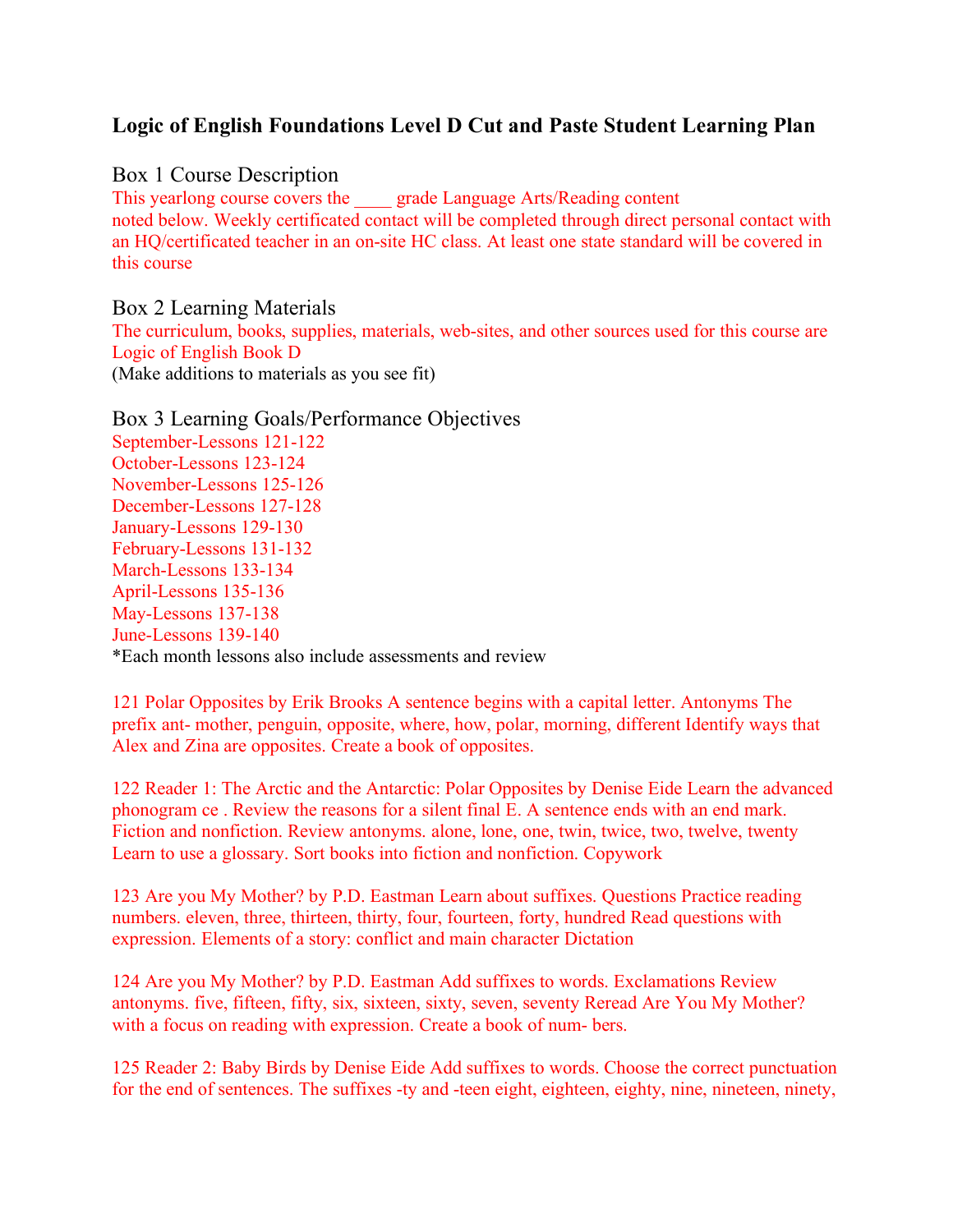zero, nothing Read numbers fluently. Review fiction and nonfiction. Learn how to define new words from context. Practice using a glossary. Complete the book of numbers.

Review Lesson A

126 "What Will Little Bear Wear?" Little Bear by Else Holmelund Minarik I and Y may say /ĭ/ or /ī/ at the end of a syllable. Identify nouns that are people. title, friend, something, family, soup, waited, flew, goodness Learn about the table of contents. Identify the key elements of a story. Put events in order. Write a summary with support.

127 "Birthday Soup," Little Bear by Else Holmelund Minarik Learn the advanced phonogram mb. Form irregular plurals of words ending in O. Identify nouns that are places. space, eye, climb, beautiful, car- rots, potato, tomato, honey Identify the key elements of a story. Retell the story orally. Copywork

128 "Little Bear Goes to the Moon," Little Bear by Else Holmelund Minarik Drop the silent final E when adding a vowel suffix. Identify nouns that are things. giant, quiet, go, goes, do, does, compare, asleep Read questions with inflection. Make inferences. Connect a story to the student's own experience. Dictation

129 "Little Bear's Wish," Little Bear by Else Holmelund Minarik Drop the silent final E when adding a vowel suffix. Nouns very, along, comb, only, once, hair, princess, castle Answer questions about the story. Discuss how different parts of the story connect with one another. Make a list.

130 Reader 3: Bears, Bears, and More Bears by Denise Eide Review adding a suffix to words ending in a silent final E. Editing share, easy, super, nice, hour, maybe, wrong, any Learn strategies for reading a text with captions. Write captions for images.

Review Lesson B

131 Should I Share My Ice Cream? by Mo Willems Read words with unstressed -OR. Capitalize proper nouns that are specific people. somewhere, ice, cream, flavor, color, live, problem, awesome Read with expression. Discuss how the students identify with the story. Write text in speech bubbles.

132 Go, Dog. Go! by P.D. Eastman Drop the silent final E when adding a vowel suffix only if it is allowed by other spelling rules. Capitalize proper nouns that are specific places. The suffix able worry, father, why, who, lake, hurry, however, difference Read with expression. Recognize the use of repetition. Create a poster of antonyms.

133 Reader 4: Carp: Unexpected Consequences by Denise Eide Learn the advanced phonograms eur and ae . Drop the silent final E when adding a vowel suffix only if it is allowed by other spelling rules. Capitalize proper nouns that are specific things. Learning academic vocabulary from context. radio, dirty, holding, solve, flower, police, amazing, bowl Learn to use a pronunciation key. Make predictions. Practice using a glossary. Copywork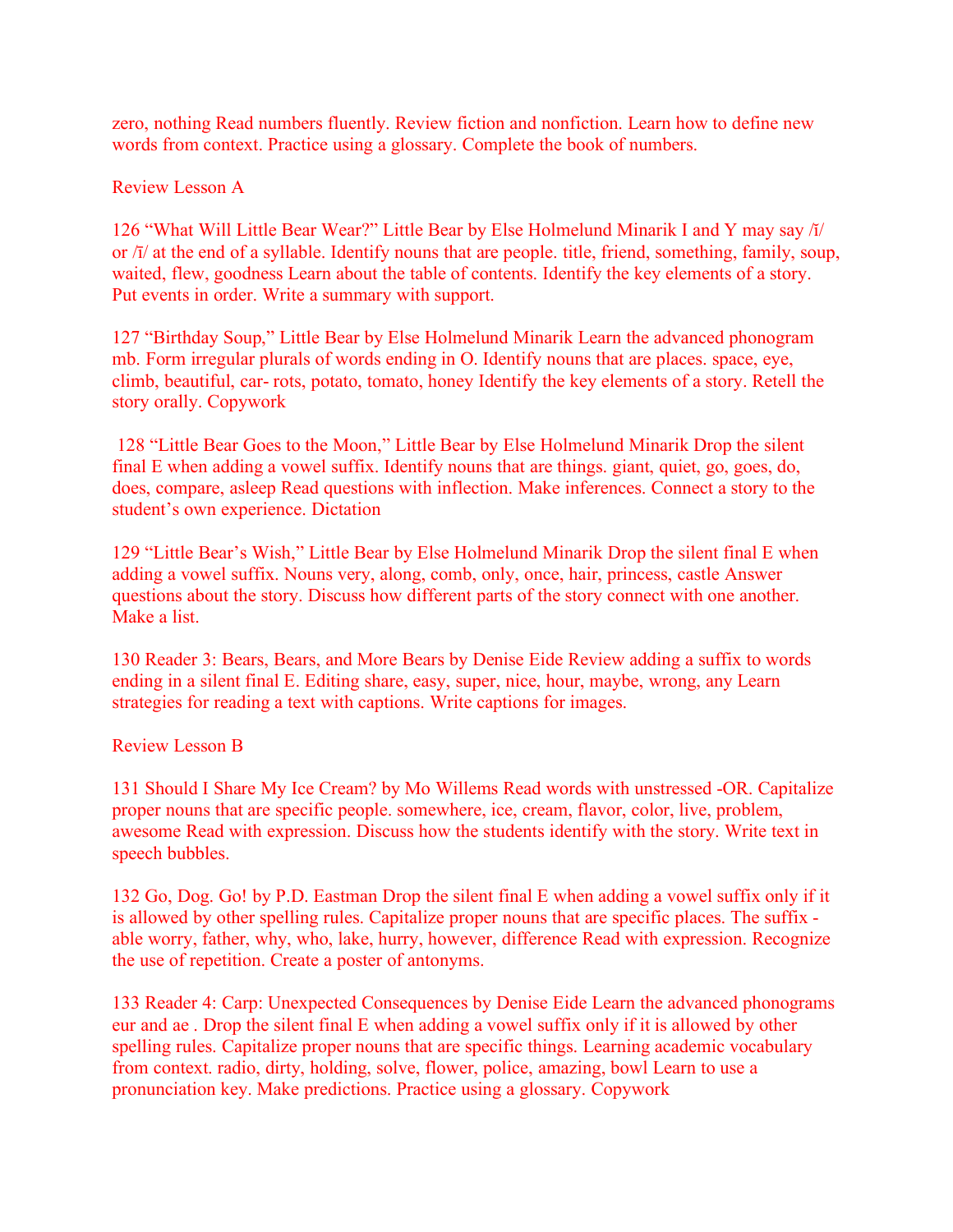134 A Fish Out of Water by Helen Palmer Drop the silent final E when adding a vowel suffix only if it is allowed by other spelling rules. Review common and proper nouns. Abbreviations try, pool, yelled, please, bully, will, sponge, fireman Identify the problem in the story. Retell the story orally. Use context to determine the meaning of an unknown word. Dictation

135 A Fish Out of Water by Helen Palmer Optional text in workbook: How to Train a Goldfish by Denise Eide Drop the silent final E when adding a vowel suffix only if it is allowed by other spelling rules. Editing Abbreviations afternoon, forever, everywhere, another, broom, safe, haircut, wave Using background knowledge, identify plays on words or hidden elements of humor within a story. Brainstorming

Review Lesson C

136 The Best Nest by P.D. Eastman Recognize single-vowel Y. Verbs The prefix mis- chimney, straws, gasp, pretty, sweater, build, barrel, mattress Identify the main character. Discover the lesson within the story and dis- cuss its application to the student's life. Copywork

137 Reader 5: My Nest is Best! by Miriam Eide Single-vowel Y changes to I when adding any ending, unless the ending begins with I. Verbs exactly, tight, messy, remember, wear, smooth, weave, search Make predictions. Draw conclusions about why birds build different types of nests. Dictation

138 Chapters 1-2, Ling & Ting: Not Exactly the Same by Grace Lin Single-vowel Y changes to I when adding any ending, unless the ending begins with I. Nouns and verbs Synonyms money, magic, magician, taste, tricky, tie, decide, owl Use a table of contents. Make predictions. Compare and contrast Ling and Ting. Create a Venn diagram.

139 Chapters 3-4, Ling & Ting: Not Exactly the Same by Grace Lin Single-vowel Y changes to I when adding any ending, unless the ending begins with I. Nouns and verbs Synonyms dinner, breakfast, supper, fairy, tale, bought, sneeze, least Conduct additional research to understand the reference to "old Chinese money." Create a Venn diagram. Use a Venn diagram to describe characters.

140 Chapters 5-6, Ling & Ting: Not Exactly the Same by Grace Lin Review how to add a suffix. Editing brother, sister, parents, aunt, children, cousin, marry, heart Answer questions about the book. Discuss how all people have differ- ences. Compare and contrast Ling and Ting using a Venn diagram.

#### Review Lesson D

#### Box 4 Learning Activities

Explain what the student will do to cover the monthly learning goals (Box 3) and materials (Box 2) above. An example is below, If the wording is correct as is, and appropriate to what your child will do, simply copy and paste it into Box 4. Feel free to adjust them according to your planned learning activities in this class.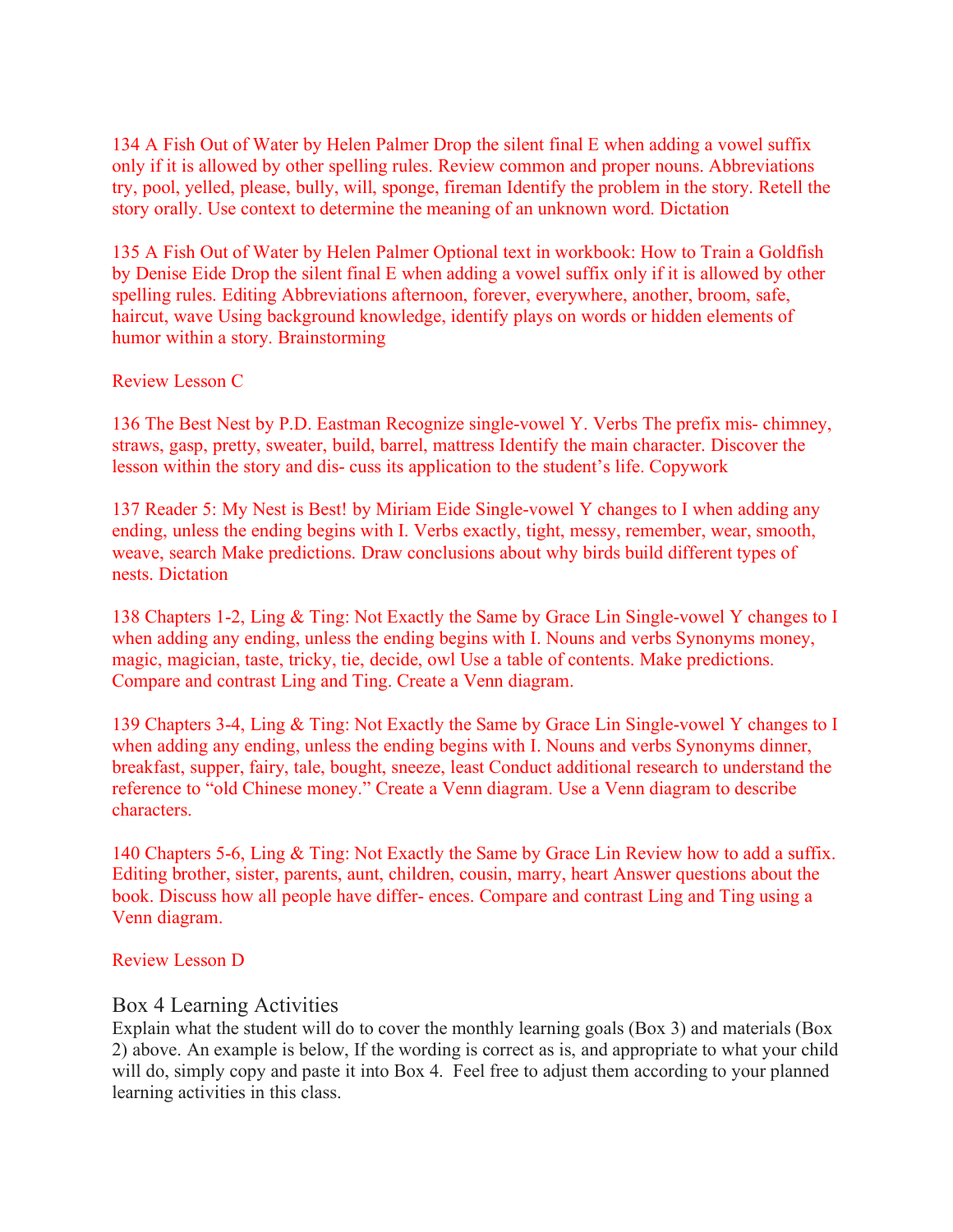The first four days of the week the student will complete a phonics lesson from the phonics curriculum mentioned above. The lesson will be taught to them, samples will be worked on the whiteboard or pencil  $\&$  paper to make sure the student comprehends, and the student will then independently work through a daily assignment to make sure they understand and show the ability to complete the learning of the day. Any errors will be corrected. The fifth day of each week the student will learn to read by reading and being read to. This will include books from the list of books in the Learning Materials section above.

(Make additions or deletions as you see fit)

# Box 5 Progress Criteria/Methods of Evaluation

Student monthly progress evaluation is made on the basis of weekly certificated contact, work samples, communications with students, communications with parents, and performance in onsite classes. It is electronically communicated to parents via WINGS.

It is our goal that the student will accomplish approximately 10% of the goals of this course each month, September through June. The level of mastery expected is 70% or higher to progress. Methods of evaluation will include but are not limited to those below, under the direction of an HQ teacher:

- \* observation and/or correction of daily and/or weekly work and progress
- \* daily or weekly discussion of assignments, readings, writings
- \* correction of work done incorrectly
- \* portfolio kept of student work, at least weekly
- \*Make additions or deletions as you see fit

## Box 6 Weekly Hours

Please estimate the number of hours you student will work on this course each week.

### **\*\*Additional teacher information not to be used in student learning plan but could be helpful and enhance your understanding about Foundations D Logic of English curriculum**

Foundations D opens up the world of real books, supporting students as they bridge from mastery of foundational skills to independent reading. Strengthening and building on what they have learned in levels A-C, students learn new spelling rules and other linguistic concepts that, with the phonograms and spelling rules they have already mastered, equip them to decode and spell thousands of English words. Each week, they apply and practice their skills while reading great children's literature, including delightful children's books like Henry and Mudge and Little Bear, and informative nonfiction readers.

Since Foundations students have learned all the tools they need to read each new text before they encounter it, they are able to read successfully, comprehend, and practice their skills. Learning how English works does not exclude reading great literature and developing comprehension skills; it paves the way for students to do these things with confidence, joy, and success.